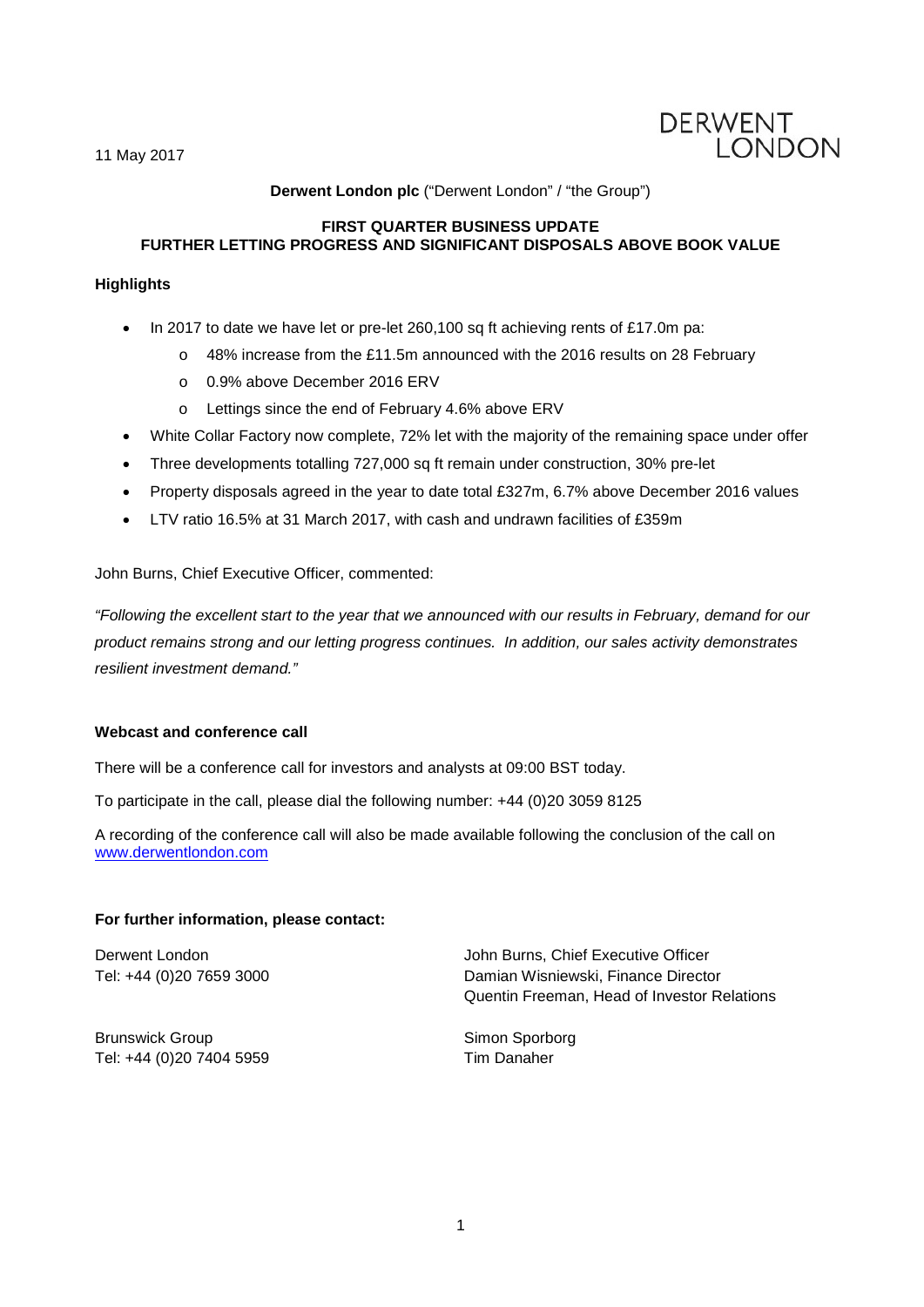#### **Active demand leads to further lettings** (see Appendix 1)

In the year to date we have let or pre-let 260,100 sq ft at £17.0m pa. This is an increase of £5.5m from our announcement on 28 February. The major deals with Arup and Adobe have previously been reported and we have now let all the available refurbished space at 20 Farringdon Road EC1 and 78 Chamber Street E1, as well as recently regenerated space at Greencoat & Gordon House SW1. Following the letting of the fifth floor to Wilmington, Phase 1 of The White Chapel Building E1 is now 93% let with the remaining space under offer. On average our lettings have been 0.9% above December 2016 ERV, with activity since 28 February 4.6% above. Our EPRA vacancy rate has risen from 2.6% to 3.2%, which includes the recently completed White Collar Factory EC1.

### **Good progress on developments** (see Appendix 2)

The delivery of White Collar Factory has reduced our pipeline under development by 29% to 727,000 sq ft. At The Copyright Building W1, where the entire office element of 87,150 sq ft was pre-let in 2016, we remain on track for delivery of the building in H2 2017 and are now marketing the retail space. The 2019 project deliveries, which represent 85% of our on-site programme, are progressing well with the pre-letting in Q1 of 42% of the offices at 80 Charlotte Street W1 on a 20-year term to Arup with fixed annual increases of 2.25% for 15 years.

### **Significant disposals activity** (see Appendix 3)

At the time of our 2016 results, we reported £327m of disposals before costs at 6.7% above December 2016 book values. The sale of 132-142 Hampstead Road NW1 for £130m completed in March and the £197m sale of 8 Fitzroy Street W1 is expected to complete in June 2017.

### **Finance**

Capital expenditure in the first quarter totalled £48.1m including £2.6m of capitalised interest. However, following the sale of Hampstead Road, net debt fell to £829.6m from £904.8m at 31 December 2016. This brought the loan-to-value ratio down to 16.5% based on December 2016 property valuations and interest cover for the quarter rose to 408%. The weighted average debt maturity was 7.7 years and undrawn facilities and cash totalled £359m. In order to reduce our proportion of fixed and hedged debt, we cancelled a £40m interest rate swap at a cost of £3.2m in March but the lower level of floating rate debt caused the weighted average interest rate payable as at 31 March 2017 to rise by 6bp to 3.71%. On an IFRS basis, the interest rate was 3.99%.

#### **Values**

Central London office values remain firm reinforced by foreign investment and despite continuing Brexit concerns. The IPD West End & Midtown Office monthly index for Q1 2017 reported office rents down 0.6% but capital values up 0.3%.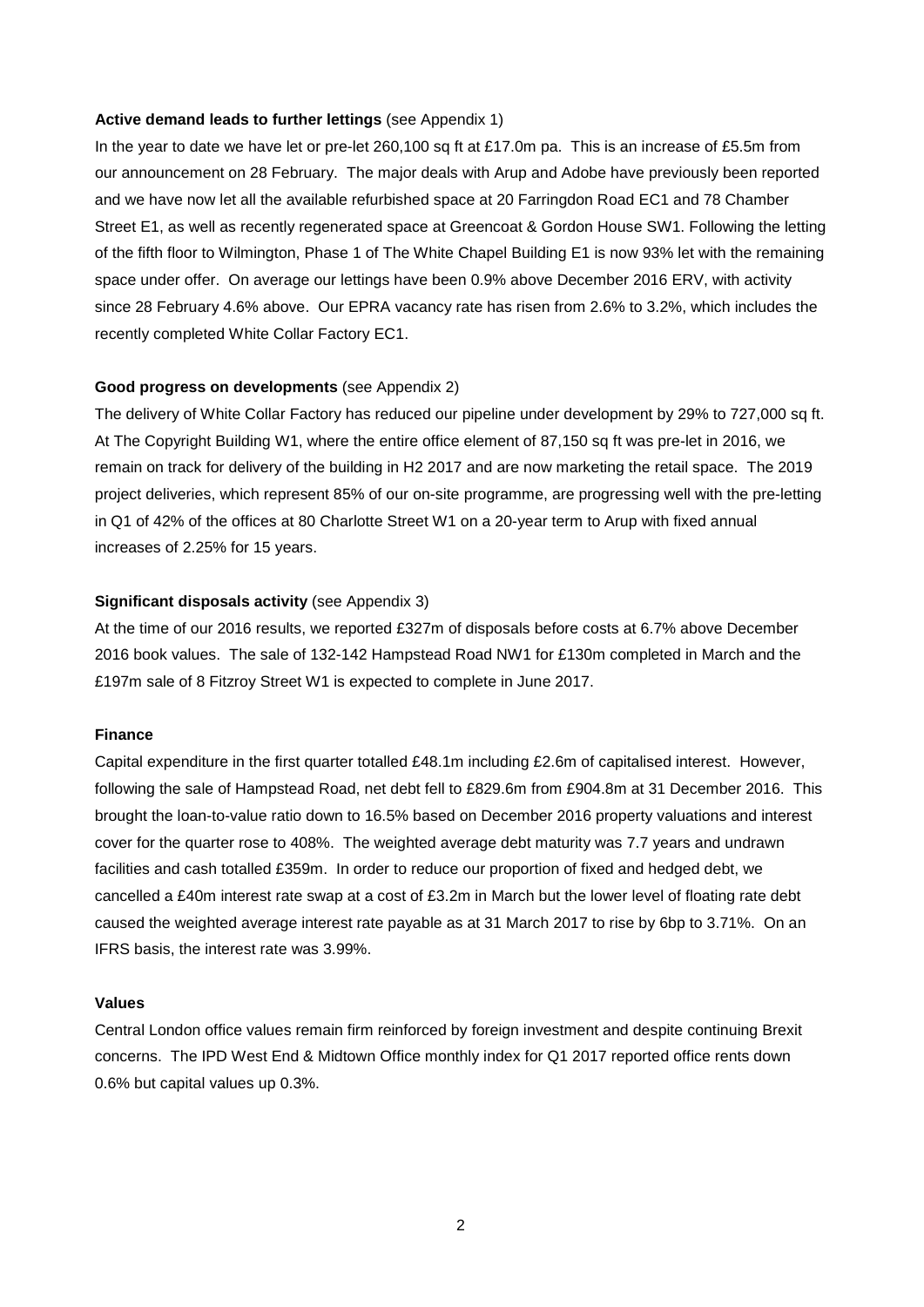# **Appendices**

# **Appendix 1: Principal lettings in 2017**

| <b>Property</b>                             | <b>Tenant</b>     | Area<br>sq ft | Rent<br>£ psf | <b>Total</b><br>annual<br>rent<br>£m | Min $/$<br>fixed<br>uplift at<br>first<br>review<br>£ psf | Lease<br>term<br>Years | Lease<br>break<br>Year   | <b>Rent free</b><br>equivalent<br><b>Months</b> |
|---------------------------------------------|-------------------|---------------|---------------|--------------------------------------|-----------------------------------------------------------|------------------------|--------------------------|-------------------------------------------------|
| Q <sub>1</sub>                              |                   |               |               |                                      |                                                           |                        |                          |                                                 |
| 80 Charlotte Street W1                      | Arup              | 133,600       | 72.90         | 9.7 <sup>1</sup>                     | 81.50                                                     | 20                     | $\blacksquare$           | 33                                              |
| White Collar Factory EC1                    | Adobe             | 14,900        | 67.50         | 1.0                                  | 74.50                                                     | 11.5                   | $\blacksquare$           | 22                                              |
| Angel Building EC1                          | Expedia           | 12,500        | 62.50         | 0.8                                  | $\blacksquare$                                            | 13.3                   | $\blacksquare$           | 18                                              |
| Greencoat & Gordon House<br>SW <sub>1</sub> | <b>VCCP</b>       | 12,800        | 55.00         | 0.7                                  | $\blacksquare$                                            | 8.5                    | $\blacksquare$           | 13                                              |
| 20 Farringdon Road EC1                      | Accenture         | 11,500        | 55.00         | 0.6                                  | $\blacksquare$                                            | 10 <sup>10</sup>       | 5                        | 9, plus 9<br>if no break                        |
| Q2                                          |                   |               |               |                                      |                                                           |                        |                          |                                                 |
| The White Chapel Building E1                | Wilmington        | 27,000        | 52.00         | 1.4                                  | $\blacksquare$                                            | 10                     | $\mathbf{r}$             | 20                                              |
| White Collar Factory EC1 <sup>2</sup>       | <b>Red Badger</b> | 7,700         | 62.50         | 0.5                                  | 65.60                                                     | 10                     | 5                        | 9.5, plus 5<br>if no break                      |
| 78 Whitfield Street W1                      | Yoyo Wallet       | 4,800         | 63.00         | 0.3                                  | $\blacksquare$                                            | 4.5                    | $\overline{\phantom{a}}$ | 8                                               |
| 78 Chamber Street E13                       | NetBooster        | 6,700         | 40.00         | 0.3                                  | $\overline{a}$                                            | 10                     | 5                        | 10                                              |

 $1$  Annual increases of 2.25% for the first 15 years  $2$  Low rise buildings  $3$  Joint venture – Derwent London share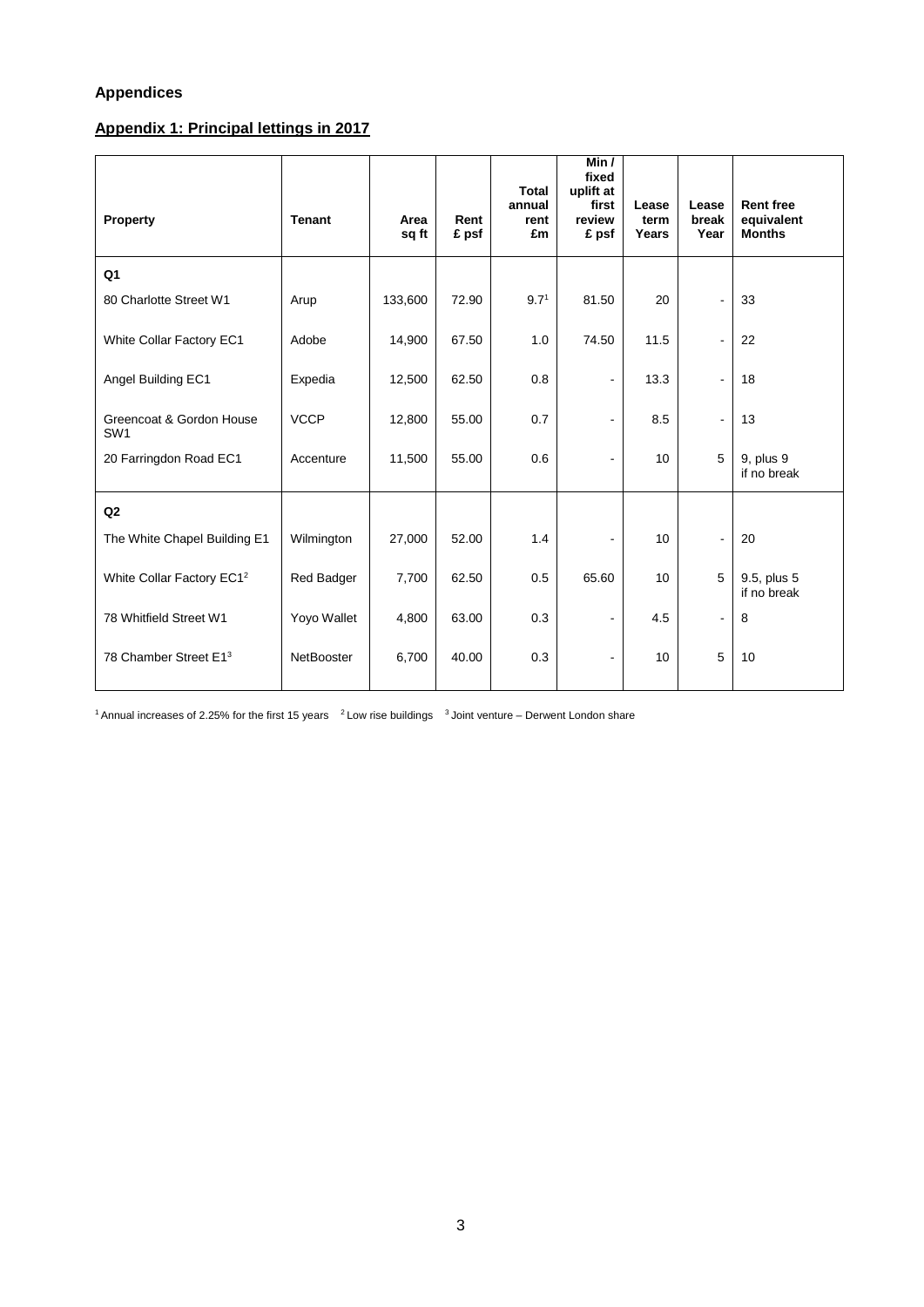# **Appendix 2: Major developments pipeline**

| Property                                          | Area<br>sq ft        | <b>Delivery</b>     | Capex to<br>complete<br>Em <sup>1</sup> | <b>Comment</b>                                                                                                   |
|---------------------------------------------------|----------------------|---------------------|-----------------------------------------|------------------------------------------------------------------------------------------------------------------|
| <b>Completed projects</b>                         |                      |                     |                                         |                                                                                                                  |
| White Collar Factory, Old Street Yard EC1         | 293,000              | H1 2017             |                                         | 276,000 sq ft offices, 9,000 sq ft retail,<br>8,000 sq ft residential - 72% let overall                          |
| Projects on site                                  |                      |                     |                                         |                                                                                                                  |
| The Copyright Building, 30 Berners Street W1      | 107,000              | H <sub>2</sub> 2017 | 24                                      | 87,000 sq ft offices and 20,000 sq ft<br>retail - 81% pre-let overall                                            |
| Brunel Building, 55 North Wharf Road W2           | 240,000              | H1 2019             | 99                                      | Offices                                                                                                          |
| 80 Charlotte Street W1                            | 380,000              | H <sub>2</sub> 2019 | 213                                     | 321,000 sq ft offices, 45,000 sq ft<br>residential and 14,000 sq ft retail -<br>35% pre-let overall              |
|                                                   | 727,000              |                     | 336                                     |                                                                                                                  |
| Other major planning consents                     |                      |                     |                                         |                                                                                                                  |
| 1 Oxford Street W1                                | 275,000              |                     |                                         | 204,000 sq ft offices, 37,000 sq ft retail<br>and 34,000 sq ft theatre                                           |
| Monmouth House EC1                                | 125,000              |                     |                                         | Offices, workspaces and retail                                                                                   |
|                                                   | 400,000              |                     |                                         |                                                                                                                  |
| <b>Planning applications</b>                      |                      |                     |                                         |                                                                                                                  |
| 19-35 Baker Street W1                             | 293.000 <sup>2</sup> |                     |                                         | Planning application submitted for<br>206,000 sq ft offices, 52,000 sq ft<br>residential and 35,000 sq ft retail |
| <b>Grand total</b> (excluding completed projects) | 1,420,000            |                     |                                         |                                                                                                                  |

 $1$  As at 31 December 2016  $2$  Total area - Derwent London has a 55% share of the joint venture

# **Appendix 3: Significant disposals 2017**

| <b>Property</b>            | Date | Area<br>sq ft | Gross<br>proceeds<br>£m | Gross<br>proceeds<br>£ psf | Net vield to<br>purchaser<br>% | Rent<br>£m pa |
|----------------------------|------|---------------|-------------------------|----------------------------|--------------------------------|---------------|
| 132-142 Hampstead Road NW1 | Q1   | 219.700       | 130.1                   | 590                        | 1.2                            |               |